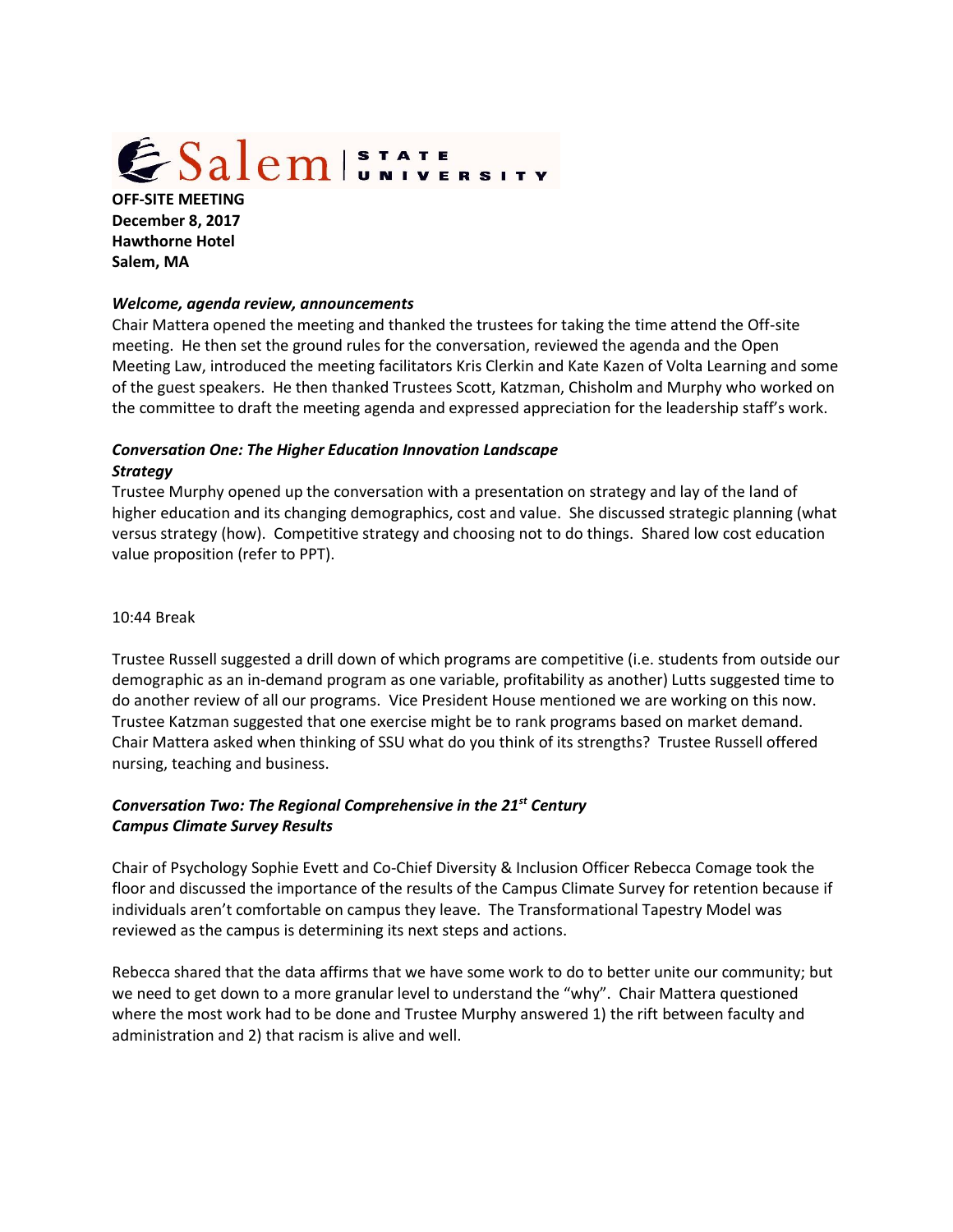## **Exercise – See slide and fill out cards in response.**

**Question -** *What capability is most important for SSU to build on (current) or develop (new) to maximize potential opportunities or counter potential threats? Exclude campus climate issues. Go a level deeper than the initiatives in the Strategic Plan.* See slide and fill out cards in response. On the backside of card note the urgency/timeframe for achieving capability.

The responses were split half-half between status quo and new initiative and most were ranked as "urgent/immediate".

#### **Improve status quo:**

Develop idea of ideal student.

Reliable data. What do we need to keep doing (more nursing programs = the need for more doctoral faculty to teach)

#### Cultural competence

Figure out how to remove caps from programs

Admit more students

Review of all SSU programs, adding 3 programs, others to eliminate. What the criteria for the audit?

Better analytics

#### **New Initiative:**

Build pipeline with community colleges

Alternative delivery models and alignment with regional employers

Additional business relationships and strengthening alumni networks

Assess skills and how they align with employers (do grads have the skills employers want and need?)

Public-private employability model

Build out Enterprise Center to offer nanodegree programs, alternate delivery models, etc

#### **What did we miss:**

Non-academic matters for revenue. Karen House – we are repurposing residence halls and hiring a hospitality firm to operate them.